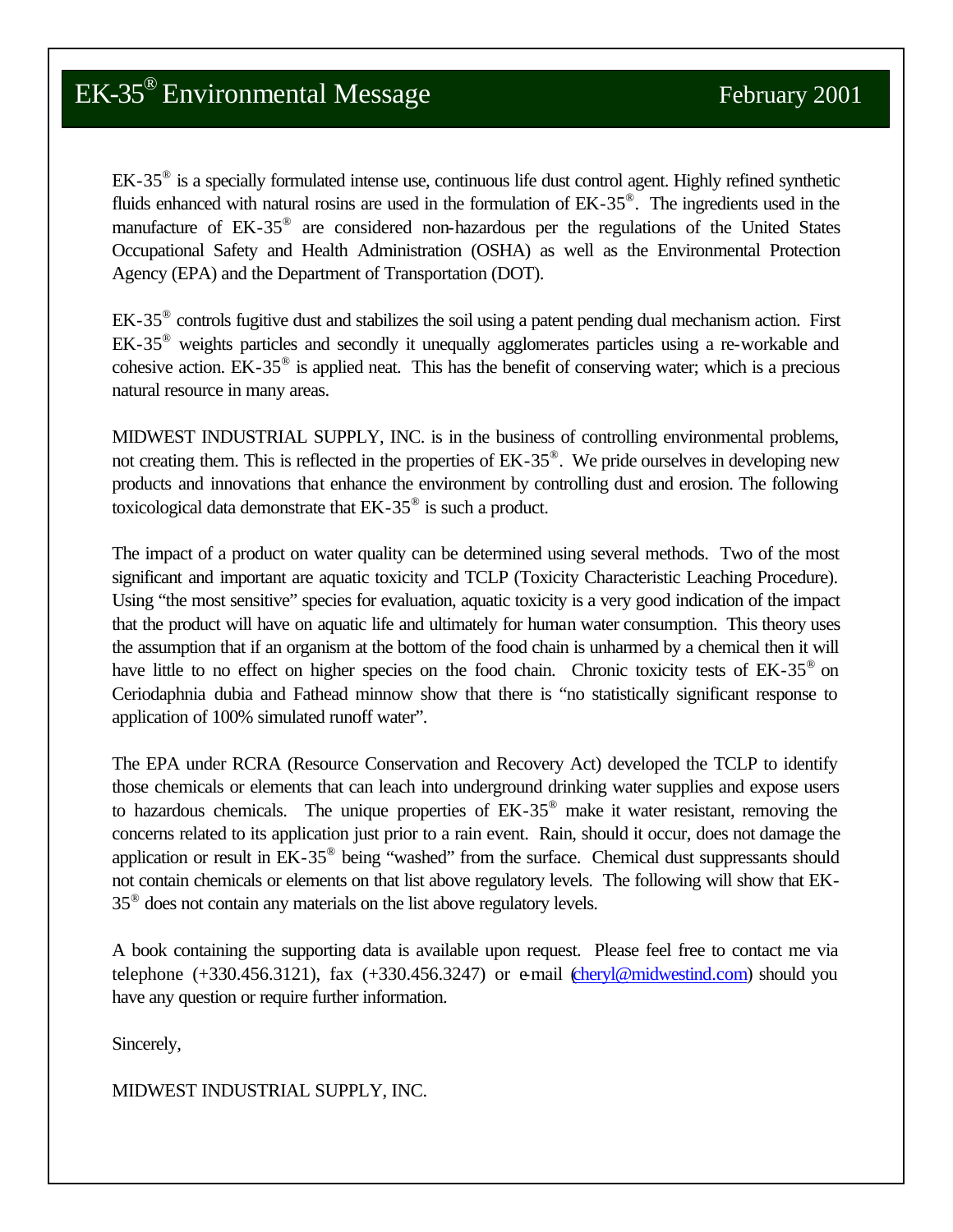*Cheryl Detloff*

Cheryl Detloff Chief Chemist

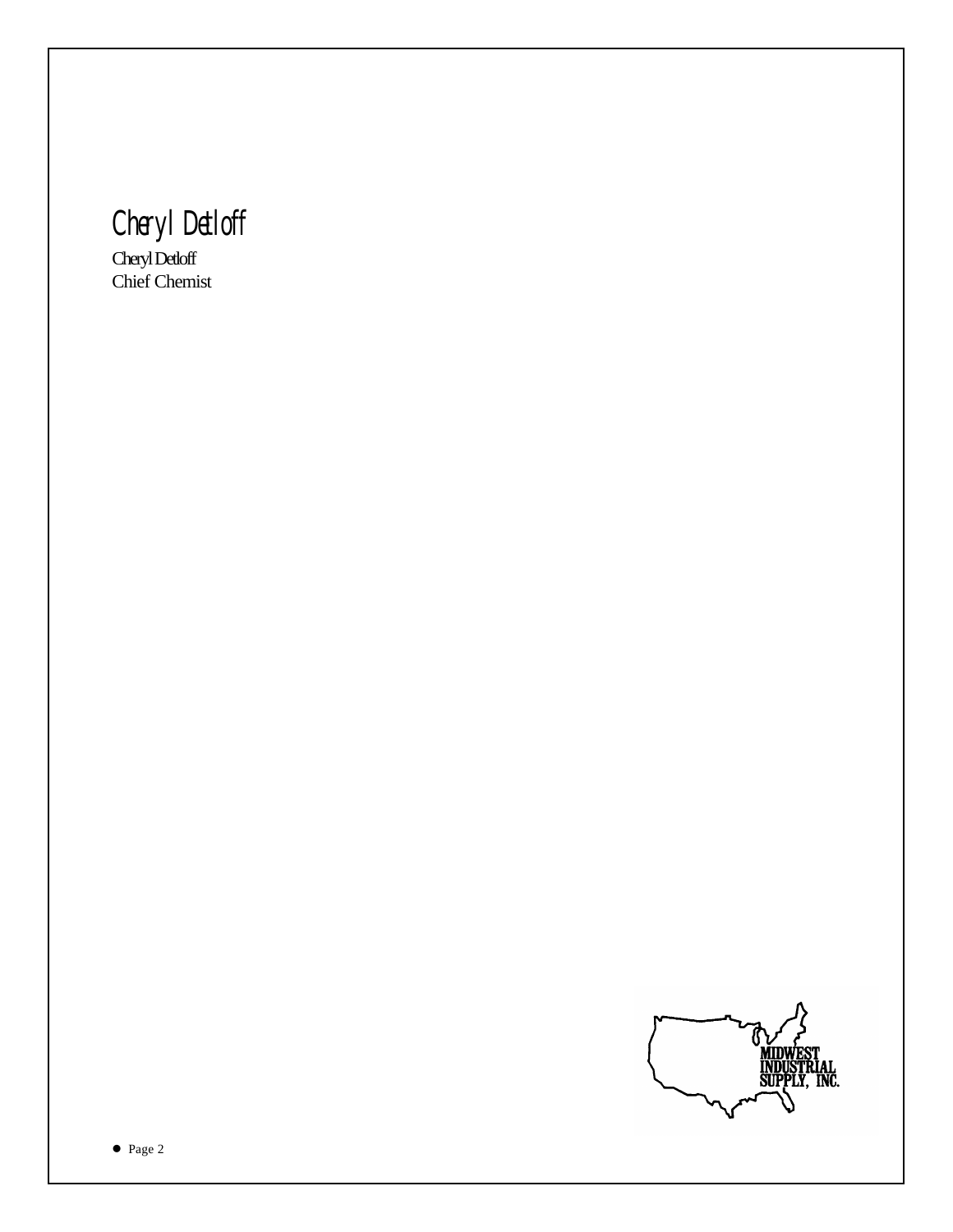## **EK-35® ENVIRONMENTAL DATA AQUATIC CHRONIC TOXICITY**

**PERFORMED BY:** Enersolv, Inc.

**REPORT DATA:** September 2000

**SUMMARY:** EK-35<sup>®</sup> was applied neat to two test soil samples at a rate of 1 gallon / 120 ft<sup>2</sup> (1 liter per 3 square meters) and 1 gal.  $/ 50$  ft<sup>2</sup> (1 liter per 1.25 square meters). A third sample was prepared as a control with the same soil, but no dust suppressant was applied. After 12 hours test water was run over the surface of the samples and collected.

Water baths were prepared using the collected runoff water from the two test samples and the control. Ceriodaphnia dubia and Fathead minnow (Pimephales promelas) were inserted into the appropriate water bath and they were observed for seven days. The water baths were replenished daily with the runoff water collected for that day. Chronic toxicity tests were performed on Ceriodaphnia dubia and Fathead minnow.

**RESULTS:** At the conclusion of the 7-day test there was no record of mortality for either species at either of the application rates. Tests showed "no statistically significant response to application of 100% simulated runoff water".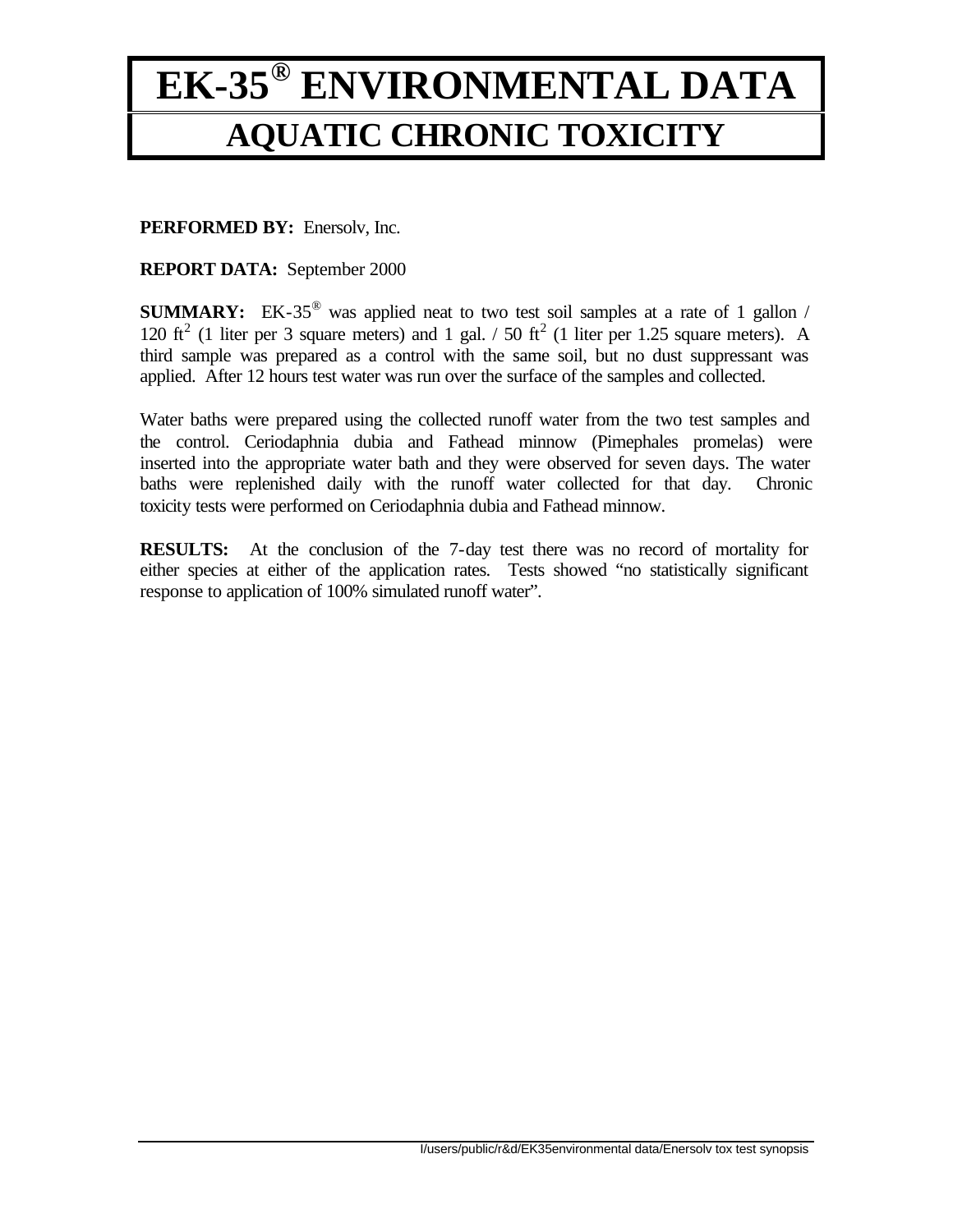### **EK-35® ENVIRONMENTAL DATA TCLP TEST**

**PERFORMED BY:** Environmental Control Laboratories, Inc.

**REPORT DATA:** January 25, 2001

**SUMMARY:** Toxicity Characteristic Leaching Procedure (TCLP) is a sample preparation and battery of tests that can determine the presence of various elements and chemical compounds. In this test EK-35® is subjected to chemical extractions to "leach" the analytes from the product. This includes metals, volatiles, semivolatiles, and pesticides and herbicides analysis. All testing was performed per standard EPA methods (see below for methods).

**RESULTS:** Results indicate that EK-35® contains no TCLP elements or compounds above regulatory levels. Most materials were not detected in EK-35® . Please see attached for results and regulatory levels.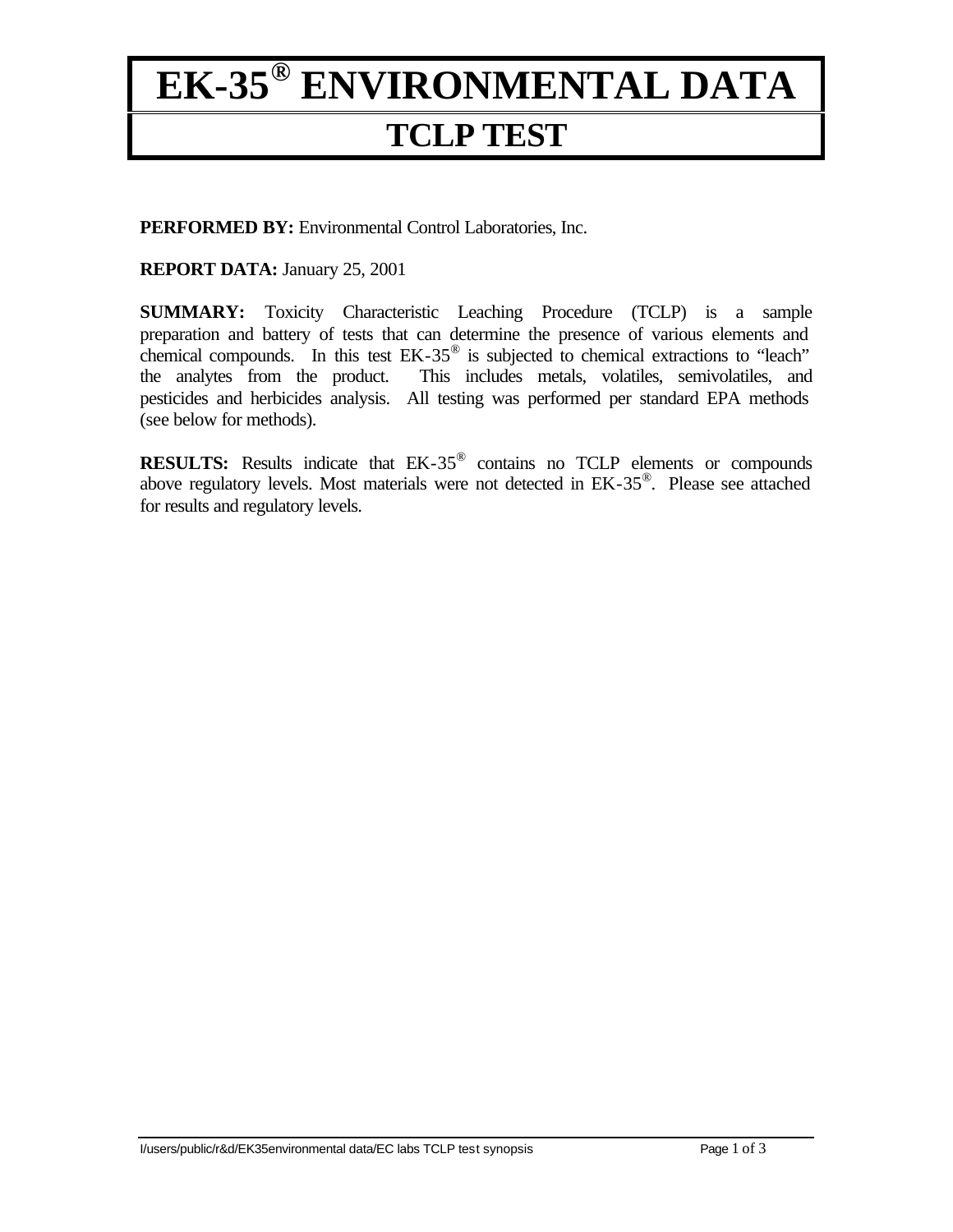# **EK-35® ENVIRONMENTAL DATA**

#### **TCLP TEST**

|                       |               | <b>DETECTION</b> |                    | <b>REGULATORY</b>  |
|-----------------------|---------------|------------------|--------------------|--------------------|
| <b>ANALYTE</b>        | <b>METHOD</b> | <b>LIMIT</b>     | <b>RESULTS</b>     | <b>LEVELS</b>      |
| <b>METALS</b>         |               |                  |                    |                    |
| Arsenic               | 6010B         | 0.20             | <b>BDL</b>         | $5.0 \text{ mg/L}$ |
| <b>Barium</b>         | 6010B         | 0.020            | $1.8 \text{ mg/L}$ | $100.0$ mg/L       |
| Cadmium               | 6010B         | 0.020            | <b>BDL</b>         | $1.0 \text{ mg/L}$ |
| Chromium              | 6010B         | 0.010            | $0.029$ mg/L       | $5.0 \text{ mg/L}$ |
| Lead                  | 6010B         | 0.050            | <b>BDL</b>         | $5.0 \text{ mg/L}$ |
| Mercury               | 7470A         | 0.0002           | <b>BDL</b>         | $0.2 \text{ mg/L}$ |
| Selenium              | 6010B         | 0.20             | <b>BDL</b>         | $1.0 \text{ mg/L}$ |
| Silver                | 6010B         | 0.010            | <b>BDL</b>         | $5.0$ mg/L         |
| <b>VOLATILES</b>      |               |                  |                    |                    |
| Vinyl Chloride        | 8260          | 0.01             | <b>BDL</b>         | $0.2 \text{ mg/L}$ |
| 1, 1 Dichlorethene    | 8260          | 0.005            | <b>BDL</b>         | $0.7 \text{ mg/L}$ |
| 2-Butanone (MEK)      | 8260          | 0.05             | $0.224$ mg/L       | $200.0$ mg/L       |
| Chloroform            | 8260          | 0.02             | <b>BDL</b>         | $6.0$ mg/L         |
| Carbon Tetrachloride  | 8260          | 0.005            | <b>BDL</b>         | $0.5$ mg/L         |
| Benzene               | 8260          | 0.005            | <b>BDL</b>         | $0.5 \text{ mg/L}$ |
| 1,2 Dichloroethane    | 8260          | 0.005            | <b>BDL</b>         | $0.5 \text{ mg/L}$ |
| Trichloroethene       | 8260          | 0.005            | <b>BDL</b>         | $0.5 \text{ mg/L}$ |
| Tetrachloroethene     | 8260          | 0.005            | <b>BDL</b>         | $0.7$ mg/L         |
| Chlorobenzene         | 8260          | 0.005            | <b>BDL</b>         | $100.0$ mg/L       |
| <b>SEMIVOLATILES</b>  |               |                  |                    |                    |
| Cresol                | 8270          | 0.2              | <b>BDL</b>         | $200.0$ mg/L       |
| 1,4 Dichlorobenzene   | 8270          | 0.1              | <b>BDL</b>         | $7.5 \text{ mg/L}$ |
| Hexachlorobenzene     | 8270          | 0.1              | <b>BDL</b>         | $0.13$ mg/L        |
| Hexachlorobutadiene   | 8270          | 0.1              | <b>BDL</b>         | $0.5 \text{ mg/L}$ |
| Hexachloroethane      | 8270          | 0.1              | <b>BDL</b>         | $3.0 \text{ mg/L}$ |
| 2,4 Dinitrotoluene    | 8270          | 0.1              | <b>BDL</b>         | $0.13$ mg/L        |
| Nitrobenzene          | 8270          | 0.1              | <b>BDL</b>         | $2.0 \text{ mg/L}$ |
| Pentachlorophenol     | 8270          | 0.5              | <b>BDL</b>         | $100.0$ mg/L       |
| Pyridine              | 8270          | 0.2              | <b>BDL</b>         | $5.0$ mg/L         |
| 2,4,5-Trichlorophenol | 8270          | 0.1              | <b>BDL</b>         | $400.0$ mg/L       |
| 2,4,6-Trichlorophenol | 8270          | 0.1              | <b>BDL</b>         | $2.0 \text{ mg/L}$ |